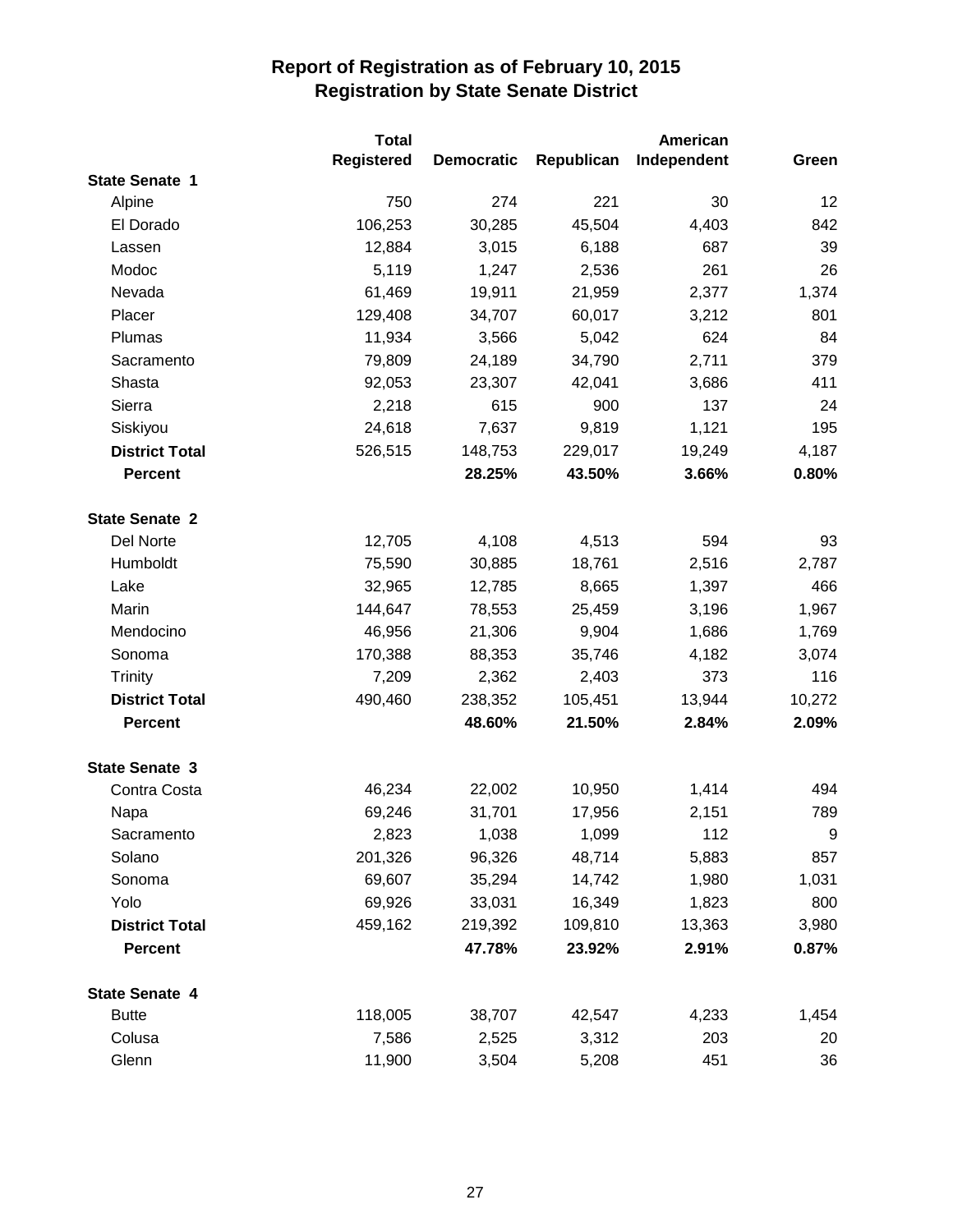|                       | Peace and   |         |                | <b>No Party</b> |  |
|-----------------------|-------------|---------|----------------|-----------------|--|
|                       | Libertarian | Freedom | Other          | Preference      |  |
| <b>State Senate 1</b> |             |         |                |                 |  |
| Alpine                | 5           | 1       | 6              | 201             |  |
| El Dorado             | 1,238       | 302     | 942            | 22,737          |  |
| Lassen                | 103         | 42      | 80             | 2,730           |  |
| Modoc                 | 44          | 11      | $\overline{7}$ | 987             |  |
| Nevada                | 738         | 203     | 138            | 14,769          |  |
| Placer                | 1,877       | 285     | 506            | 28,003          |  |
| Plumas                | 116         | 44      | 5              | 2,453           |  |
| Sacramento            | 722         | 180     | 167            | 16,671          |  |
| Shasta                | 912         | 299     | 374            | 21,023          |  |
| Sierra                | 29          | 6       | 53             | 454             |  |
| Siskiyou              | 282         | 92      | 54             | 5,418           |  |
| <b>District Total</b> | 6,066       | 1,465   | 2,332          | 115,446         |  |
| <b>Percent</b>        | 1.15%       | 0.28%   | 0.44%          | 21.93%          |  |
| <b>State Senate 2</b> |             |         |                |                 |  |
| Del Norte             | 121         | 50      | 176            | 3,050           |  |
| Humboldt              | 813         | 369     | 281            | 19,178          |  |
| Lake                  | 376         | 169     | 80             | 9,027           |  |
| Marin                 | 866         | 263     | 539            | 33,804          |  |
| Mendocino             | 453         | 277     | 183            | 11,378          |  |
| Sonoma                | 1,367       | 537     | 1,038          | 36,091          |  |
| <b>Trinity</b>        | 96          | 30      | 111            | 1,718           |  |
| <b>District Total</b> | 4,092       | 1,695   | 2,408          | 114,246         |  |
| <b>Percent</b>        | 0.83%       | 0.35%   | 0.49%          | 23.29%          |  |
| <b>State Senate 3</b> |             |         |                |                 |  |
| Contra Costa          | 402         | 118     | 162            | 10,692          |  |
| Napa                  | 521         | 193     | 429            | 15,506          |  |
| Sacramento            | 18          | 10      | 8              | 529             |  |
| Solano                | 1,254       | 544     | 953            | 46,795          |  |
| Sonoma                | 523         | 175     | 530            | 15,332          |  |
| Yolo                  | 540         | 243     | 99             | 17,041          |  |
| <b>District Total</b> | 3,258       | 1,283   | 2,181          | 105,895         |  |
| <b>Percent</b>        | 0.71%       | 0.28%   | 0.47%          | 23.06%          |  |
| <b>State Senate 4</b> |             |         |                |                 |  |
| <b>Butte</b>          | 1,298       | 513     | 1,748          | 27,505          |  |
| Colusa                | 39          | 13      | $\overline{2}$ | 1,472           |  |
| Glenn                 | 85          | 41      | 22             | 2,553           |  |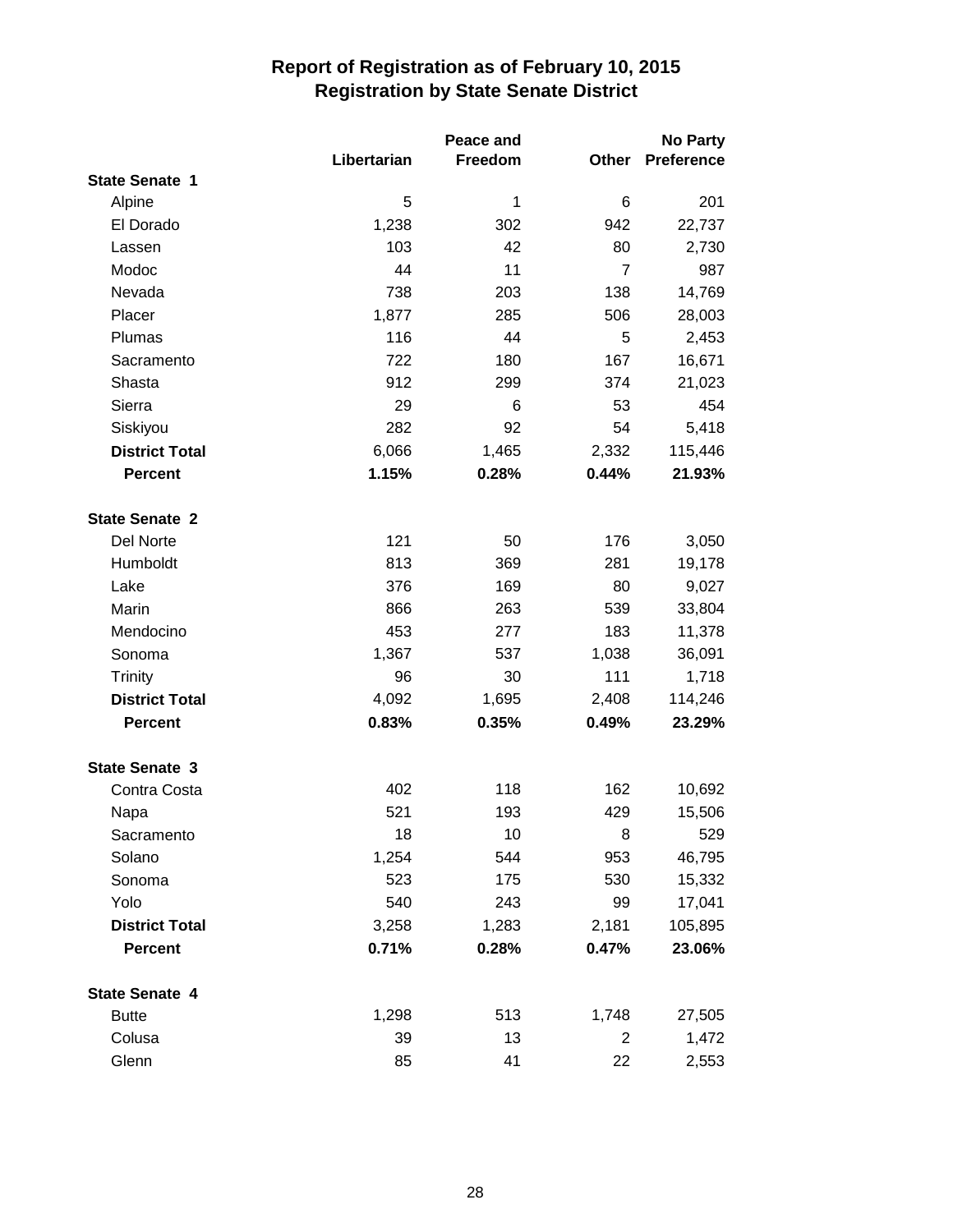|                       | <b>Total</b>      |                   |            | American    |       |
|-----------------------|-------------------|-------------------|------------|-------------|-------|
|                       | <b>Registered</b> | <b>Democratic</b> | Republican | Independent | Green |
| Placer                | 71,162            | 20,132            | 32,153     | 1,697       | 246   |
| Sacramento            | 145,407           | 53,831            | 53,207     | 5,089       | 799   |
| Sutter                | 41,508            | 13,182            | 17,863     | 1,372       | 129   |
| Tehama                | 29,948            | 8,516             | 12,896     | 1,551       | 123   |
| Yuba                  | 27,318            | 8,197             | 10,585     | 1,360       | 140   |
| <b>District Total</b> | 452,834           | 148,594           | 177,771    | 15,956      | 2,947 |
| <b>Percent</b>        |                   | 32.81%            | 39.26%     | 3.52%       | 0.65% |
| <b>State Senate 5</b> |                   |                   |            |             |       |
| Sacramento            | 11,360            | 3,866             | 4,594      | 429         | 41    |
| San Joaquin           | 293,518           | 123,430           | 101,392    | 7,957       | 860   |
| <b>Stanislaus</b>     | 103,615           | 38,661            | 42,257     | 2,949       | 285   |
| <b>District Total</b> | 408,493           | 165,957           | 148,243    | 11,335      | 1,186 |
| <b>Percent</b>        |                   | 40.63%            | 36.29%     | 2.77%       | 0.29% |
| State Senate 6        |                   |                   |            |             |       |
| Sacramento            | 414,692           | 200,923           | 102,217    | 11,379      | 2,582 |
| Yolo                  | 21,626            | 9,543             | 5,333      | 775         | 149   |
| <b>District Total</b> | 436,318           | 210,466           | 107,550    | 12,154      | 2,731 |
| <b>Percent</b>        |                   | 48.24%            | 24.65%     | 2.79%       | 0.63% |
| <b>State Senate 7</b> |                   |                   |            |             |       |
| Alameda               | 115,698           | 44,487            | 35,507     | 3,370       | 427   |
| Contra Costa          | 372,510           | 167,315           | 103,770    | 10,661      | 1,600 |
| <b>District Total</b> | 488,208           | 211,802           | 139,277    | 14,031      | 2,027 |
| <b>Percent</b>        |                   | 43.38%            | 28.53%     | 2.87%       | 0.42% |
| <b>State Senate 8</b> |                   |                   |            |             |       |
| Amador                | 20,425            | 6,321             | 9,007      | 896         | 124   |
| Calaveras             | 26,869            | 8,094             | 11,252     | 1,271       | 242   |
| Fresno                | 270,939           | 94,798            | 111,149    | 7,828       | 1,084 |
| Inyo                  | 9,517             | 2,891             | 4,015      | 411         | 80    |
| Madera                | 15,806            | 3,914             | 8,090      | 638         | 110   |
| Mariposa              | 10,378            | 3,031             | 4,517      | 475         | 110   |
| Mono                  | 5,752             | 1,886             | 1,993      | 247         | 57    |
| Sacramento            | 23,018            | 7,446             | 9,684      | 753         | 79    |
| <b>Stanislaus</b>     | 62,350            | 19,767            | 27,964     | 1,954       | 211   |
| Tulare                | 2,252             | 649               | 1,064      | 102         | 17    |
| Tuolumne              | 28,921            | 9,041             | 12,138     | 1,242       | 215   |
| <b>District Total</b> | 476,227           | 157,838           | 200,873    | 15,817      | 2,329 |
| <b>Percent</b>        |                   | 33.14%            | 42.18%     | 3.32%       | 0.49% |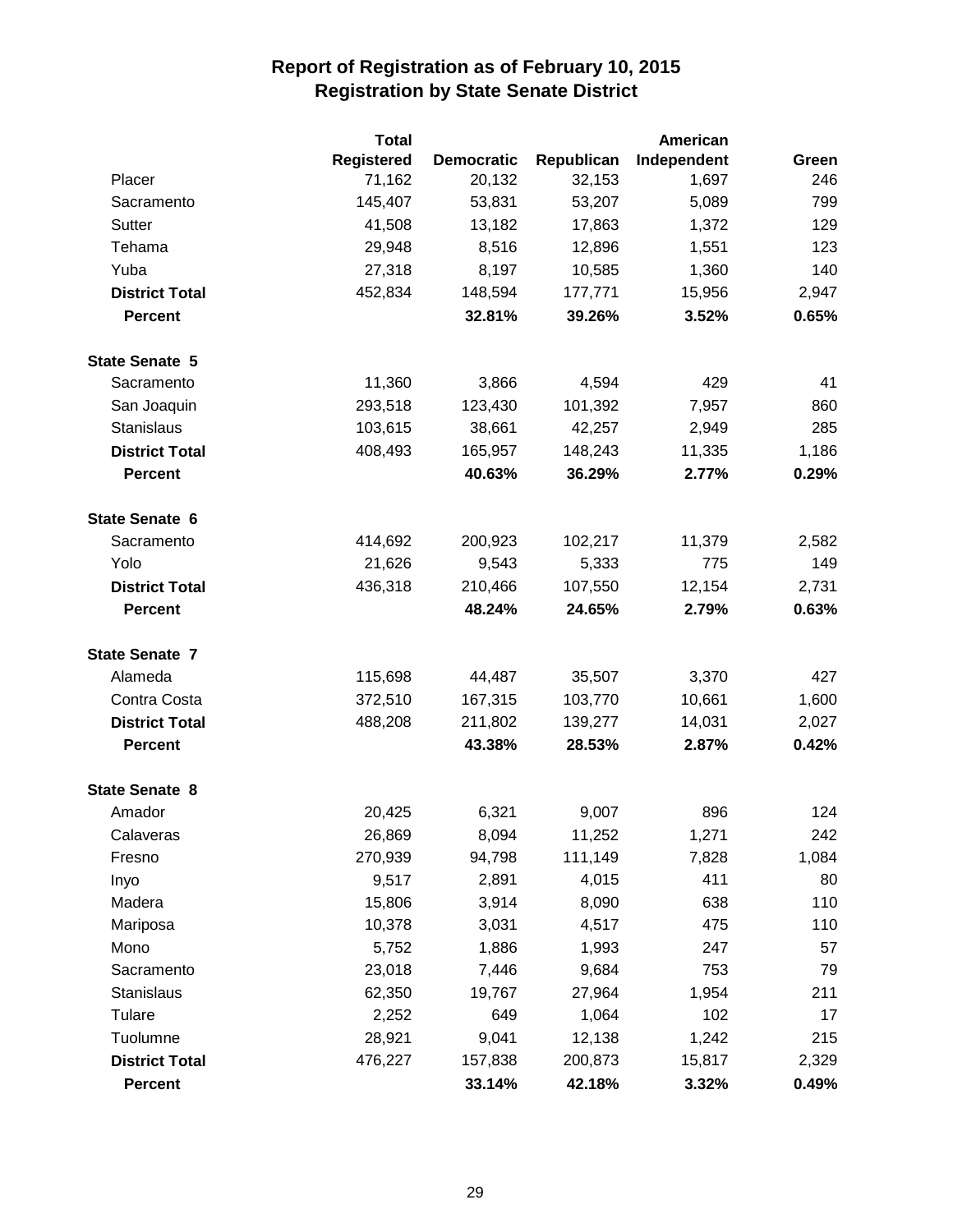|                       |             | Peace and | <b>No Party</b> |                   |  |
|-----------------------|-------------|-----------|-----------------|-------------------|--|
|                       | Libertarian | Freedom   | Other           | <b>Preference</b> |  |
| Placer                | 958         | 170       | 229             | 15,577            |  |
| Sacramento            | 1,352       | 993       | 381             | 29,755            |  |
| Sutter                | 282         | 136       | 884             | 7,660             |  |
| Tehama                | 278         | 110       | 121             | 6,353             |  |
| Yuba                  | 262         | 102       | 69              | 6,603             |  |
| <b>District Total</b> | 4,554       | 2,078     | 3,456           | 97,478            |  |
| <b>Percent</b>        | 1.01%       | 0.46%     | 0.76%           | 21.53%            |  |
| <b>State Senate 5</b> |             |           |                 |                   |  |
| Sacramento            | 84          | 66        | 17              | 2,263             |  |
| San Joaquin           | 1,585       | 924       | 1,308           | 56,062            |  |
| <b>Stanislaus</b>     | 633         | 291       | 1,246           | 17,293            |  |
| <b>District Total</b> | 2,302       | 1,281     | 2,571           | 75,618            |  |
| <b>Percent</b>        | 0.56%       | 0.31%     | 0.63%           | 18.51%            |  |
| State Senate 6        |             |           |                 |                   |  |
| Sacramento            | 2,745       | 3,951     | 815             | 90,080            |  |
| Yolo                  | 152         | 173       | 47              | 5,454             |  |
| <b>District Total</b> | 2,897       | 4,124     | 862             | 95,534            |  |
| <b>Percent</b>        | 0.66%       | 0.95%     | 0.20%           | 21.90%            |  |
| <b>State Senate 7</b> |             |           |                 |                   |  |
| Alameda               | 841         | 186       | 6,272           | 24,608            |  |
| Contra Costa          | 2,341       | 668       | 921             | 85,234            |  |
| <b>District Total</b> | 3,182       | 854       | 7,193           | 109,842           |  |
| <b>Percent</b>        | 0.65%       | 0.17%     | 1.47%           | 22.50%            |  |
| <b>State Senate 8</b> |             |           |                 |                   |  |
| Amador                | 221         | 56        | 60              | 3,740             |  |
| Calaveras             | 366         | 101       | 228             | 5,315             |  |
| Fresno                | 1,636       | 661       | 3,549           | 50,234            |  |
| Inyo                  | 83          | 26        | 56              | 1,955             |  |
| Madera                | 146         | 30        | 62              | 2,816             |  |
| Mariposa              | 109         | 30        | 188             | 1,918             |  |
| Mono                  | 42          | 18        | 1               | 1,508             |  |
| Sacramento            | 227         | 113       | 47              | 4,669             |  |
| <b>Stanislaus</b>     | 409         | 136       | 687             | 11,222            |  |
| Tulare                | 22          | 14        | 12              | 372               |  |
| Tuolumne              | 279         | 88        | 61              | 5,857             |  |
| <b>District Total</b> | 3,540       | 1,273     | 4,951           | 89,606            |  |
| <b>Percent</b>        | 0.74%       | 0.27%     | 1.04%           | 18.82%            |  |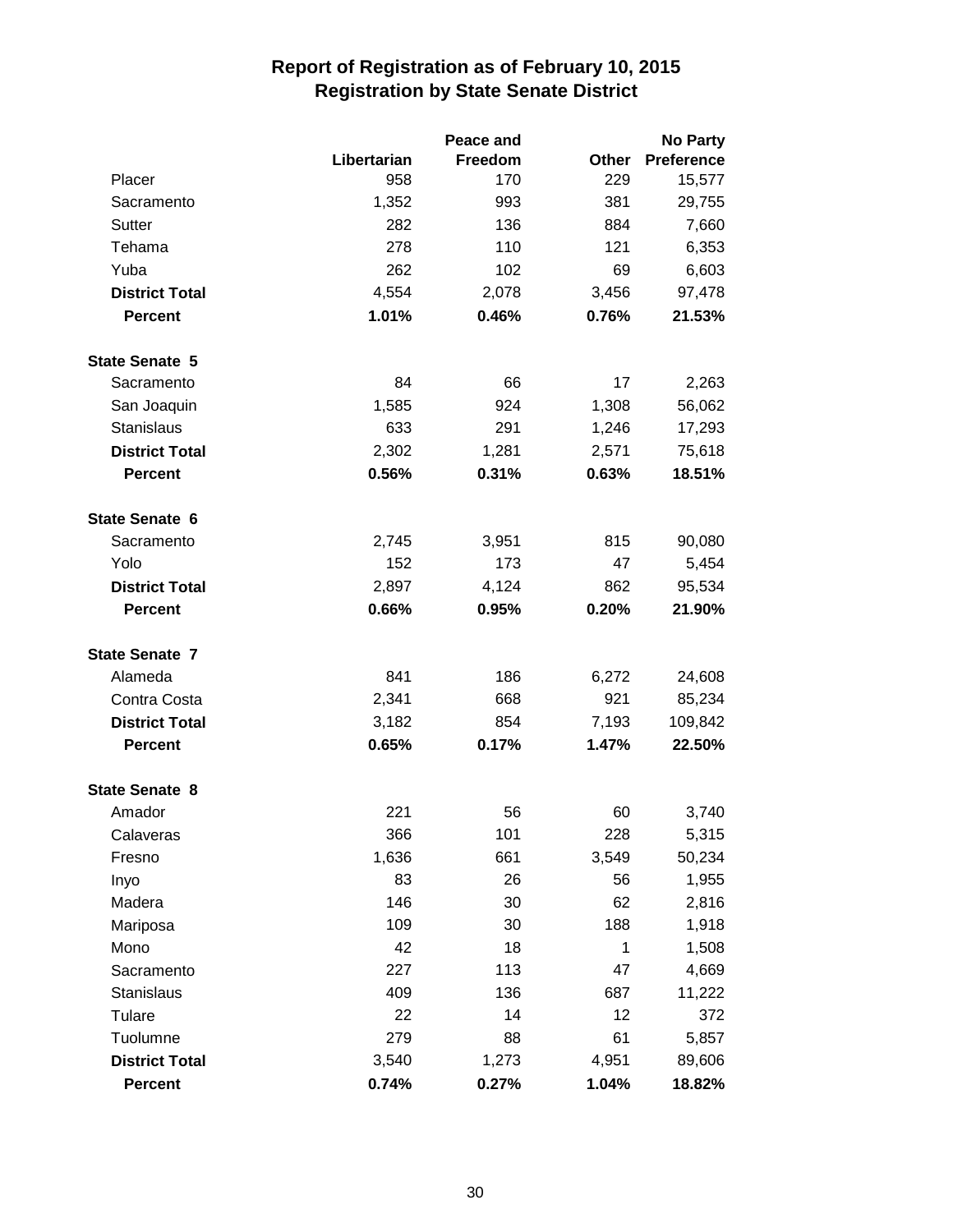|                        | <b>Total</b>      |                   |            | American    |       |
|------------------------|-------------------|-------------------|------------|-------------|-------|
|                        | <b>Registered</b> | <b>Democratic</b> | Republican | Independent | Green |
| <b>State Senate 9</b>  |                   |                   |            |             |       |
| Alameda                | 404,952           | 252,823           | 28,396     | 7,057       | 8,020 |
| Contra Costa           | 108,873           | 68,894            | 10,690     | 2,025       | 1,262 |
| <b>District Total</b>  | 513,825           | 321,717           | 39,086     | 9,082       | 9,282 |
| <b>Percent</b>         |                   | 62.61%            | 7.61%      | 1.77%       | 1.81% |
| <b>State Senate 10</b> |                   |                   |            |             |       |
| Alameda                | 286,747           | 148,636           | 43,950     | 6,186       | 1,594 |
| Santa Clara            | 126,581           | 55,104            | 24,572     | 2,785       | 598   |
| <b>District Total</b>  | 413,328           | 203,740           | 68,522     | 8,971       | 2,192 |
| <b>Percent</b>         |                   | 49.29%            | 16.58%     | 2.17%       | 0.53% |
| <b>State Senate 11</b> |                   |                   |            |             |       |
| San Francisco          | 432,799           | 239,883           | 35,684     | 7,694       | 6,758 |
| San Mateo              | 49,497            | 26,945            | 5,935      | 887         | 252   |
| <b>District Total</b>  | 482,296           | 266,828           | 41,619     | 8,581       | 7,010 |
| <b>Percent</b>         |                   | 55.32%            | 8.63%      | 1.78%       | 1.45% |
| <b>State Senate 12</b> |                   |                   |            |             |       |
| Fresno                 | 43,076            | 16,519            | 16,549     | 1,242       | 84    |
| Madera                 | 36,264            | 13,237            | 14,191     | 1,011       | 93    |
| Merced                 | 85,979            | 35,533            | 27,981     | 2,721       | 420   |
| Monterey               | 70,724            | 40,725            | 13,297     | 1,254       | 215   |
| San Benito             | 24,241            | 11,023            | 6,975      | 614         | 133   |
| <b>Stanislaus</b>      | 47,568            | 19,756            | 17,595     | 1,240       | 116   |
| <b>District Total</b>  | 307,852           | 136,793           | 96,588     | 8,082       | 1,061 |
| <b>Percent</b>         |                   | 44.43%            | 31.37%     | 2.63%       | 0.34% |
| <b>State Senate 13</b> |                   |                   |            |             |       |
| San Mateo              | 304,471           | 152,222           | 59,766     | 6,827       | 2,204 |
| Santa Clara            | 155,239           | 72,043            | 29,557     | 2,430       | 1,004 |
| <b>District Total</b>  | 459,710           | 224,265           | 89,323     | 9,257       | 3,208 |
| <b>Percent</b>         |                   | 48.78%            | 19.43%     | 2.01%       | 0.70% |
| <b>State Senate 14</b> |                   |                   |            |             |       |
| Fresno                 | 101,540           | 53,564            | 25,784     | 1,884       | 327   |
| Kern                   | 74,860            | 45,156            | 14,107     | 1,435       | 103   |
| <b>Kings</b>           | 47,606            | 17,039            | 21,065     | 1,207       | 92    |
| Tulare                 | 48,478            | 17,263            | 19,795     | 1,428       | 109   |
| <b>District Total</b>  | 272,484           | 133,022           | 80,751     | 5,954       | 631   |
| <b>Percent</b>         |                   | 48.82%            | 29.64%     | 2.19%       | 0.23% |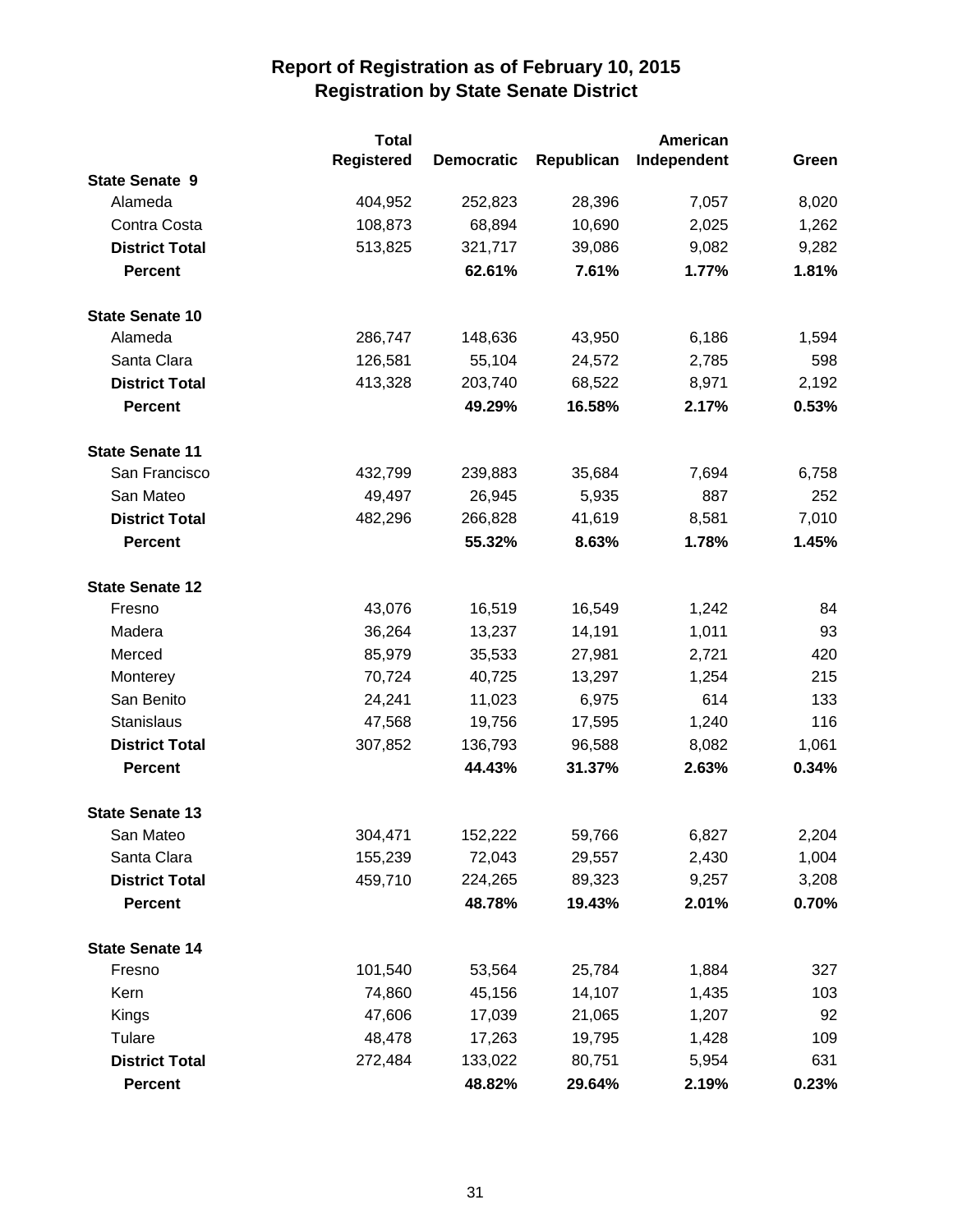|                        |             | Peace and | <b>No Party</b> |                   |
|------------------------|-------------|-----------|-----------------|-------------------|
|                        | Libertarian | Freedom   | Other           | <b>Preference</b> |
| <b>State Senate 9</b>  |             |           |                 |                   |
| Alameda                | 1,953       | 1,867     | 21,797          | 83,039            |
| Contra Costa           | 450         | 410       | 297             | 24,845            |
| <b>District Total</b>  | 2,403       | 2,277     | 22,094          | 107,884           |
| <b>Percent</b>         | 0.47%       | 0.44%     | 4.30%           | 21.00%            |
| <b>State Senate 10</b> |             |           |                 |                   |
| Alameda                | 1,434       | 889       | 15,600          | 68,458            |
| Santa Clara            | 779         | 379       | 235             | 42,129            |
| <b>District Total</b>  | 2,213       | 1,268     | 15,835          | 110,587           |
| <b>Percent</b>         | 0.54%       | 0.31%     | 3.83%           | 26.76%            |
| <b>State Senate 11</b> |             |           |                 |                   |
| San Francisco          | 2,803       | 1,443     | 2,375           | 136,159           |
| San Mateo              | 193         | 157       | 132             | 14,996            |
| <b>District Total</b>  | 2,996       | 1,600     | 2,507           | 151,155           |
| <b>Percent</b>         | 0.62%       | 0.33%     | 0.52%           | 31.34%            |
| <b>State Senate 12</b> |             |           |                 |                   |
| Fresno                 | 189         | 110       | 476             | 7,907             |
| Madera                 | 168         | 120       | 113             | 7,331             |
| Merced                 | 541         | 302       | 235             | 18,246            |
| Monterey               | 269         | 234       | 89              | 14,641            |
| San Benito             | 137         | 60        | 396             | 4,903             |
| Stanislaus             | 232         | 162       | 479             | 7,988             |
| <b>District Total</b>  | 1,536       | 988       | 1,788           | 61,016            |
| <b>Percent</b>         | 0.50%       | 0.32%     | 0.58%           | 19.82%            |
| <b>State Senate 13</b> |             |           |                 |                   |
| San Mateo              | 1,798       | 636       | 773             | 80,245            |
| Santa Clara            | 1,079       | 234       | 272             | 48,620            |
| <b>District Total</b>  | 2,877       | 870       | 1,045           | 128,865           |
| <b>Percent</b>         | 0.63%       | 0.19%     | 0.23%           | 28.03%            |
| <b>State Senate 14</b> |             |           |                 |                   |
| Fresno                 | 379         | 358       | 1,038           | 18,206            |
| Kern                   | 236         | 275       | 84              | 13,464            |
| Kings                  | 256         | 91        | 142             | 7,714             |
| Tulare                 | 237         | 167       | 76              | 9,403             |
| <b>District Total</b>  | 1,108       | 891       | 1,340           | 48,787            |
| <b>Percent</b>         | 0.41%       | 0.33%     | 0.49%           | 17.90%            |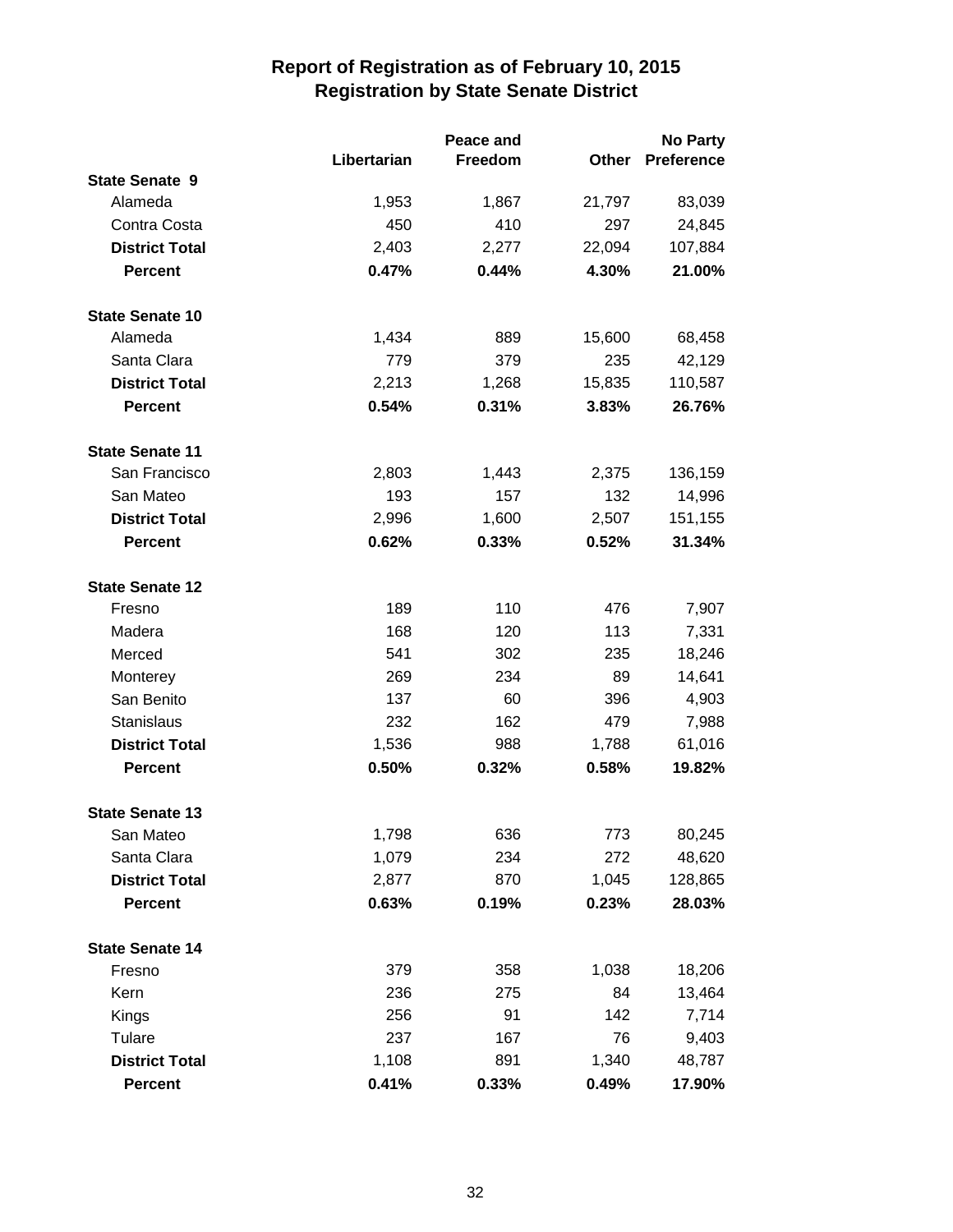|                        | <b>Total</b>      |                   |            | American    |       |  |
|------------------------|-------------------|-------------------|------------|-------------|-------|--|
|                        | <b>Registered</b> | <b>Democratic</b> | Republican | Independent | Green |  |
| <b>State Senate 15</b> |                   |                   |            |             |       |  |
| Santa Clara            | 430,372           | 187,674           | 97,605     | 9,279       | 2,217 |  |
| <b>District Total</b>  | 430,372           | 187,674           | 97,605     | 9,279       | 2,217 |  |
| <b>Percent</b>         |                   | 43.61%            | 22.68%     | 2.16%       | 0.52% |  |
| <b>State Senate 16</b> |                   |                   |            |             |       |  |
| Kern                   | 251,577           | 71,880            | 113,332    | 9,369       | 685   |  |
| San Bernardino         | 54,402            | 16,154            | 20,905     | 2,980       | 283   |  |
| Tulare                 | 80,649            | 23,054            | 39,519     | 2,917       | 272   |  |
| <b>District Total</b>  | 386,628           | 111,088           | 173,756    | 15,266      | 1,240 |  |
| <b>Percent</b>         |                   | 28.73%            | 44.94%     | 3.95%       | 0.32% |  |
| <b>State Senate 17</b> |                   |                   |            |             |       |  |
| Monterey               | 94,980            | 42,352            | 26,145     | 2,727       | 869   |  |
| San Luis Obispo        | 148,821           | 48,857            | 59,047     | 4,368       | 1,275 |  |
| Santa Clara            | 95,487            | 41,610            | 25,441     | 2,595       | 452   |  |
| Santa Cruz             | 140,594           | 75,536            | 22,593     | 3,425       | 2,712 |  |
| <b>District Total</b>  | 479,882           | 208,355           | 133,226    | 13,115      | 5,308 |  |
| <b>Percent</b>         |                   | 43.42%            | 27.76%     | 2.73%       | 1.11% |  |
| <b>State Senate 18</b> |                   |                   |            |             |       |  |
| Los Angeles            | 423,006           | 218,789           | 70,140     | 10,256      | 2,487 |  |
| <b>District Total</b>  | 423,006           | 218,789           | 70,140     | 10,256      | 2,487 |  |
| <b>Percent</b>         |                   | 51.72%            | 16.58%     | 2.42%       | 0.59% |  |
| <b>State Senate 19</b> |                   |                   |            |             |       |  |
| Santa Barbara          | 188,886           | 75,673            | 56,185     | 5,056       | 1,451 |  |
| Ventura                | 243,140           | 109,401           | 69,059     | 5,978       | 1,509 |  |
| <b>District Total</b>  | 432,026           | 185,074           | 125,244    | 11,034      | 2,960 |  |
| <b>Percent</b>         |                   | 42.84%            | 28.99%     | 2.55%       | 0.69% |  |
| <b>State Senate 20</b> |                   |                   |            |             |       |  |
| Los Angeles            | 59,621            | 29,629            | 11,166     | 1,314       | 258   |  |
| San Bernardino         | 292,082           | 135,640           | 76,280     | 8,105       | 934   |  |
| <b>District Total</b>  | 351,703           | 165,269           | 87,446     | 9,419       | 1,192 |  |
| <b>Percent</b>         |                   | 46.99%            | 24.86%     | 2.68%       | 0.34% |  |
| <b>State Senate 21</b> |                   |                   |            |             |       |  |
| Los Angeles            | 309,145           | 120,231           | 110,981    | 10,127      | 986   |  |
| San Bernardino         | 137,331           | 48,578            | 48,557     | 6,909       | 391   |  |
| <b>District Total</b>  | 446,476           | 168,809           | 159,538    | 17,036      | 1,377 |  |
| <b>Percent</b>         |                   | 37.81%            | 35.73%     | 3.82%       | 0.31% |  |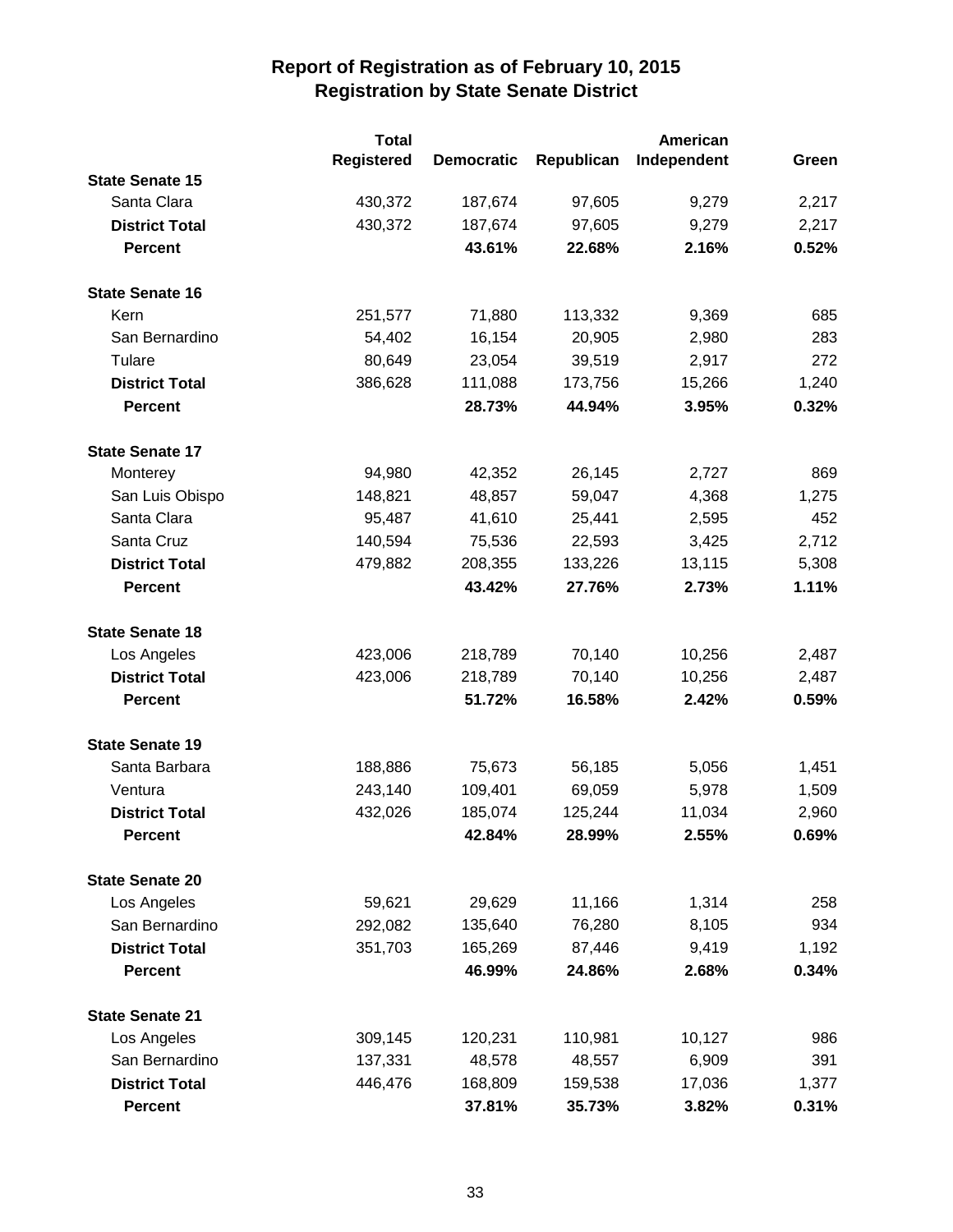|                        |             | Peace and |       | <b>No Party</b>   |  |
|------------------------|-------------|-----------|-------|-------------------|--|
|                        | Libertarian | Freedom   | Other | <b>Preference</b> |  |
| <b>State Senate 15</b> |             |           |       |                   |  |
| Santa Clara            | 2,706       | 1,307     | 824   | 128,760           |  |
| <b>District Total</b>  | 2,706       | 1,307     | 824   | 128,760           |  |
| <b>Percent</b>         | 0.63%       | 0.30%     | 0.19% | 29.92%            |  |
| <b>State Senate 16</b> |             |           |       |                   |  |
| Kern                   | 1,996       | 686       | 321   | 53,308            |  |
| San Bernardino         | 487         | 211       | 194   | 13,188            |  |
| Tulare                 | 529         | 191       | 115   | 14,052            |  |
| <b>District Total</b>  | 3,012       | 1,088     | 630   | 80,548            |  |
| <b>Percent</b>         | 0.78%       | 0.28%     | 0.16% | 20.83%            |  |
| <b>State Senate 17</b> |             |           |       |                   |  |
| Monterey               | 674         | 222       | 152   | 21,839            |  |
| San Luis Obispo        | 1,338       | 330       | 1,791 | 31,815            |  |
| Santa Clara            | 658         | 289       | 171   | 24,271            |  |
| Santa Cruz             | 1,315       | 524       | 750   | 33,739            |  |
| <b>District Total</b>  | 3,985       | 1,365     | 2,864 | 111,664           |  |
| <b>Percent</b>         | 0.83%       | 0.28%     | 0.60% | 23.27%            |  |
| <b>State Senate 18</b> |             |           |       |                   |  |
| Los Angeles            | 2,740       | 2,323     | 4,935 | 111,336           |  |
| <b>District Total</b>  | 2,740       | 2,323     | 4,935 | 111,336           |  |
| <b>Percent</b>         | 0.65%       | 0.55%     | 1.17% | 26.32%            |  |
| <b>State Senate 19</b> |             |           |       |                   |  |
| Santa Barbara          | 1,461       | 446       | 2,094 | 46,520            |  |
| Ventura                | 1,619       | 784       | 3,245 | 51,545            |  |
| <b>District Total</b>  | 3,080       | 1,230     | 5,339 | 98,065            |  |
| <b>Percent</b>         | 0.71%       | 0.28%     | 1.24% | 22.70%            |  |
| <b>State Senate 20</b> |             |           |       |                   |  |
| Los Angeles            | 319         | 1,893     | 498   | 14,544            |  |
| San Bernardino         | 1,567       | 1,892     | 593   | 67,071            |  |
| <b>District Total</b>  | 1,886       | 3,785     | 1,091 | 81,615            |  |
| <b>Percent</b>         | 0.54%       | 1.08%     | 0.31% | 23.21%            |  |
| <b>State Senate 21</b> |             |           |       |                   |  |
| Los Angeles            | 1,919       | 1,071     | 2,885 | 60,945            |  |
| San Bernardino         | 940         | 538       | 441   | 30,977            |  |
| <b>District Total</b>  | 2,859       | 1,609     | 3,326 | 91,922            |  |
| Percent                | 0.64%       | 0.36%     | 0.74% | 20.59%            |  |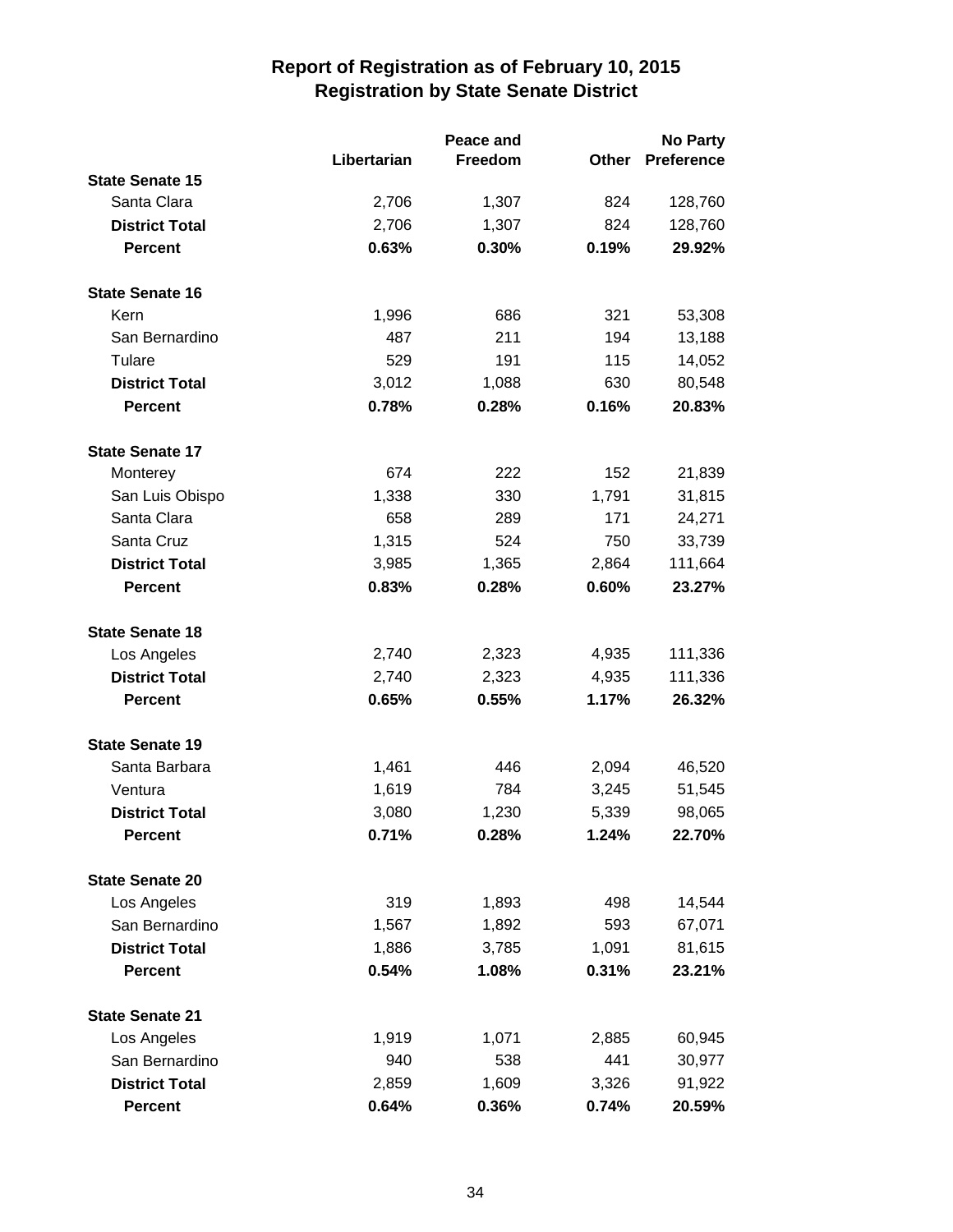|                        | <b>Total</b>      |                   |            | <b>American</b> |             |
|------------------------|-------------------|-------------------|------------|-----------------|-------------|
|                        | <b>Registered</b> | <b>Democratic</b> | Republican | Independent     | Green       |
| <b>State Senate 22</b> |                   |                   |            |                 |             |
| Los Angeles            | 406,490           | 185,227           | 87,396     | 8,796           | 1,521       |
| <b>District Total</b>  | 406,490           | 185,227           | 87,396     | 8,796           | 1,521       |
| <b>Percent</b>         |                   | 45.57%            | 21.50%     | 2.16%           | 0.37%       |
| <b>State Senate 23</b> |                   |                   |            |                 |             |
| Los Angeles            | 29                | 5                 | 16         | 3               | $\mathbf 0$ |
| Riverside              | 137,792           | 44,924            | 56,489     | 5,502           | 369         |
| San Bernardino         | 291,666           | 98,615            | 116,769    | 10,841          | 1,257       |
| <b>District Total</b>  | 429,487           | 143,544           | 173,274    | 16,346          | 1,626       |
| <b>Percent</b>         |                   | 33.42%            | 40.34%     | 3.81%           | 0.38%       |
| <b>State Senate 24</b> |                   |                   |            |                 |             |
| Los Angeles            | 365,992           | 208,393           | 39,143     | 6,805           | 2,832       |
| <b>District Total</b>  | 365,992           | 208,393           | 39,143     | 6,805           | 2,832       |
| <b>Percent</b>         |                   | 56.94%            | 10.70%     | 1.86%           | 0.77%       |
| <b>State Senate 25</b> |                   |                   |            |                 |             |
| Los Angeles            | 501,253           | 208,753           | 145,075    | 11,961          | 3,038       |
| San Bernardino         | 39,828            | 13,572            | 15,967     | 1,265           | 189         |
| <b>District Total</b>  | 541,081           | 222,325           | 161,042    | 13,226          | 3,227       |
| <b>Percent</b>         |                   | 41.09%            | 29.76%     | 2.44%           | 0.60%       |
| <b>State Senate 26</b> |                   |                   |            |                 |             |
| Los Angeles            | 604,394           | 276,877           | 140,186    | 14,443          | 3,972       |
| <b>District Total</b>  | 604,394           | 276,877           | 140,186    | 14,443          | 3,972       |
| <b>Percent</b>         |                   | 45.81%            | 23.19%     | 2.39%           | 0.66%       |
| <b>State Senate 27</b> |                   |                   |            |                 |             |
| Los Angeles            | 350,987           | 159,079           | 94,207     | 8,748           | 1,874       |
| Ventura                | 187,292           | 58,509            | 77,386     | 5,208           | 812         |
| <b>District Total</b>  | 538,279           | 217,588           | 171,593    | 13,956          | 2,686       |
| <b>Percent</b>         |                   | 40.42%            | 31.88%     | 2.59%           | 0.50%       |
| <b>State Senate 28</b> |                   |                   |            |                 |             |
| Riverside              | 381,546           | 125,539           | 159,091    | 12,561          | 1,168       |
| <b>District Total</b>  | 381,546           | 125,539           | 159,091    | 12,561          | 1,168       |
| <b>Percent</b>         |                   | 32.90%            | 41.70%     | 3.29%           | 0.31%       |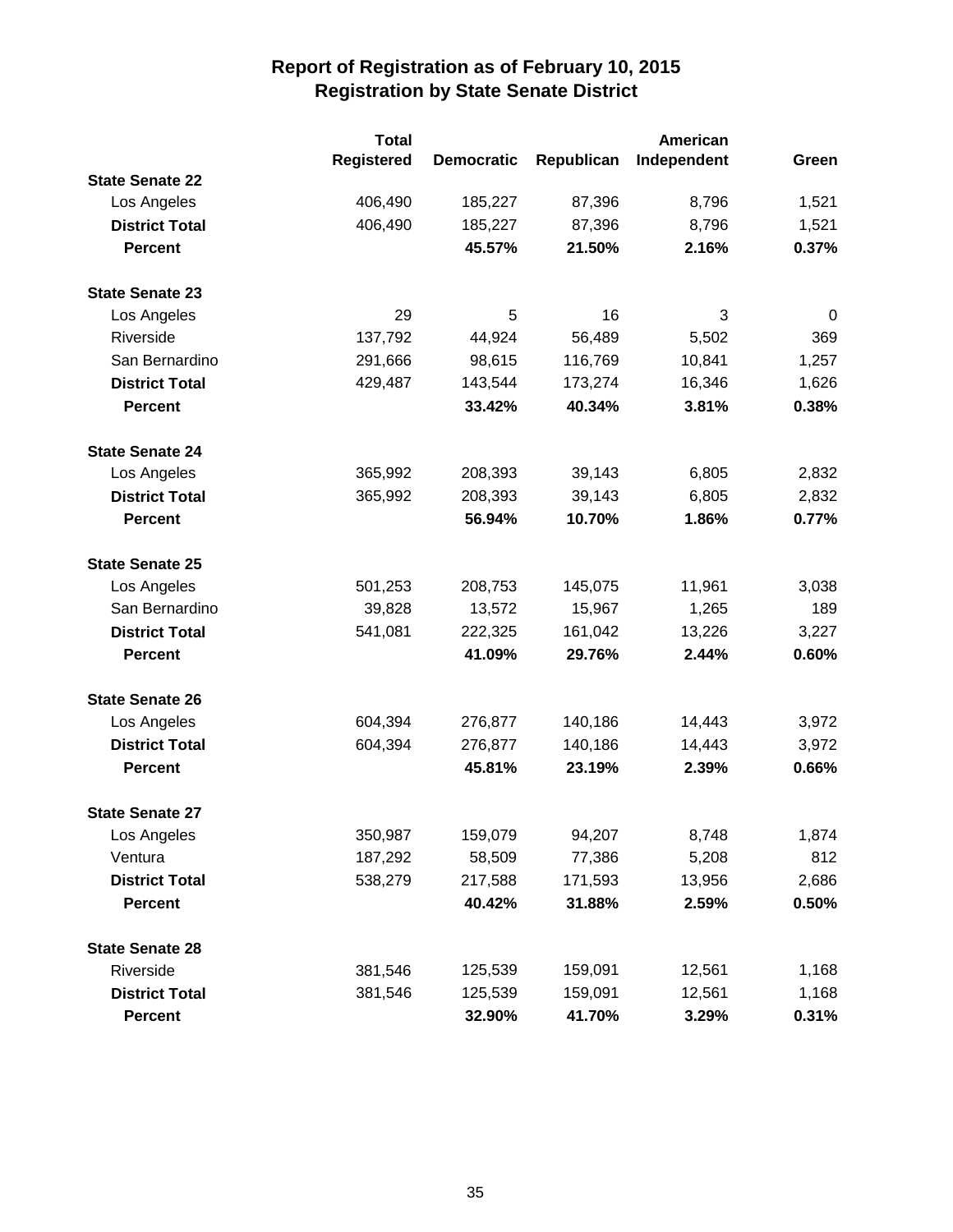|                        |             | Peace and |              | <b>No Party</b>   |
|------------------------|-------------|-----------|--------------|-------------------|
|                        | Libertarian | Freedom   | <b>Other</b> | <b>Preference</b> |
| <b>State Senate 22</b> |             |           |              |                   |
| Los Angeles            | 1,916       | 4,190     | 2,893        | 114,551           |
| <b>District Total</b>  | 1,916       | 4,190     | 2,893        | 114,551           |
| <b>Percent</b>         | 0.47%       | 1.03%     | 0.71%        | 28.18%            |
| <b>State Senate 23</b> |             |           |              |                   |
| Los Angeles            | 0           | 0         | 0            | 5                 |
| Riverside              | 914         | 424       | 1,257        | 27,913            |
| San Bernardino         | 2,045       | 1,110     | 739          | 60,290            |
| <b>District Total</b>  | 2,959       | 1,534     | 1,996        | 88,208            |
| <b>Percent</b>         | 0.69%       | 0.36%     | 0.46%        | 20.54%            |
| <b>State Senate 24</b> |             |           |              |                   |
| Los Angeles            | 2,080       | 3,605     | 3,034        | 100,100           |
| <b>District Total</b>  | 2,080       | 3,605     | 3,034        | 100,100           |
| <b>Percent</b>         | 0.57%       | 0.98%     | 0.83%        | 27.35%            |
| <b>State Senate 25</b> |             |           |              |                   |
| Los Angeles            | 3,361       | 2,503     | 4,908        | 121,654           |
| San Bernardino         | 277         | 150       | 70           | 8,338             |
| <b>District Total</b>  | 3,638       | 2,653     | 4,978        | 129,992           |
| <b>Percent</b>         | 0.67%       | 0.49%     | 0.92%        | 24.02%            |
| <b>State Senate 26</b> |             |           |              |                   |
| Los Angeles            | 4,619       | 1,818     | 7,150        | 155,329           |
| <b>District Total</b>  | 4,619       | 1,818     | 7,150        | 155,329           |
| <b>Percent</b>         | 0.76%       | 0.30%     | 1.18%        | 25.70%            |
| <b>State Senate 27</b> |             |           |              |                   |
| Los Angeles            | 2,316       | 1,236     | 3,616        | 79,911            |
| Ventura                | 1,495       | 321       | 2,809        | 40,752            |
| <b>District Total</b>  | 3,811       | 1,557     | 6,425        | 120,663           |
| <b>Percent</b>         | 0.71%       | 0.29%     | 1.19%        | 22.42%            |
| <b>State Senate 28</b> |             |           |              |                   |
| Riverside              | 2,525       | 928       | 3,330        | 76,404            |
| <b>District Total</b>  | 2,525       | 928       | 3,330        | 76,404            |
| <b>Percent</b>         | 0.66%       | 0.24%     | 0.87%        | 20.02%            |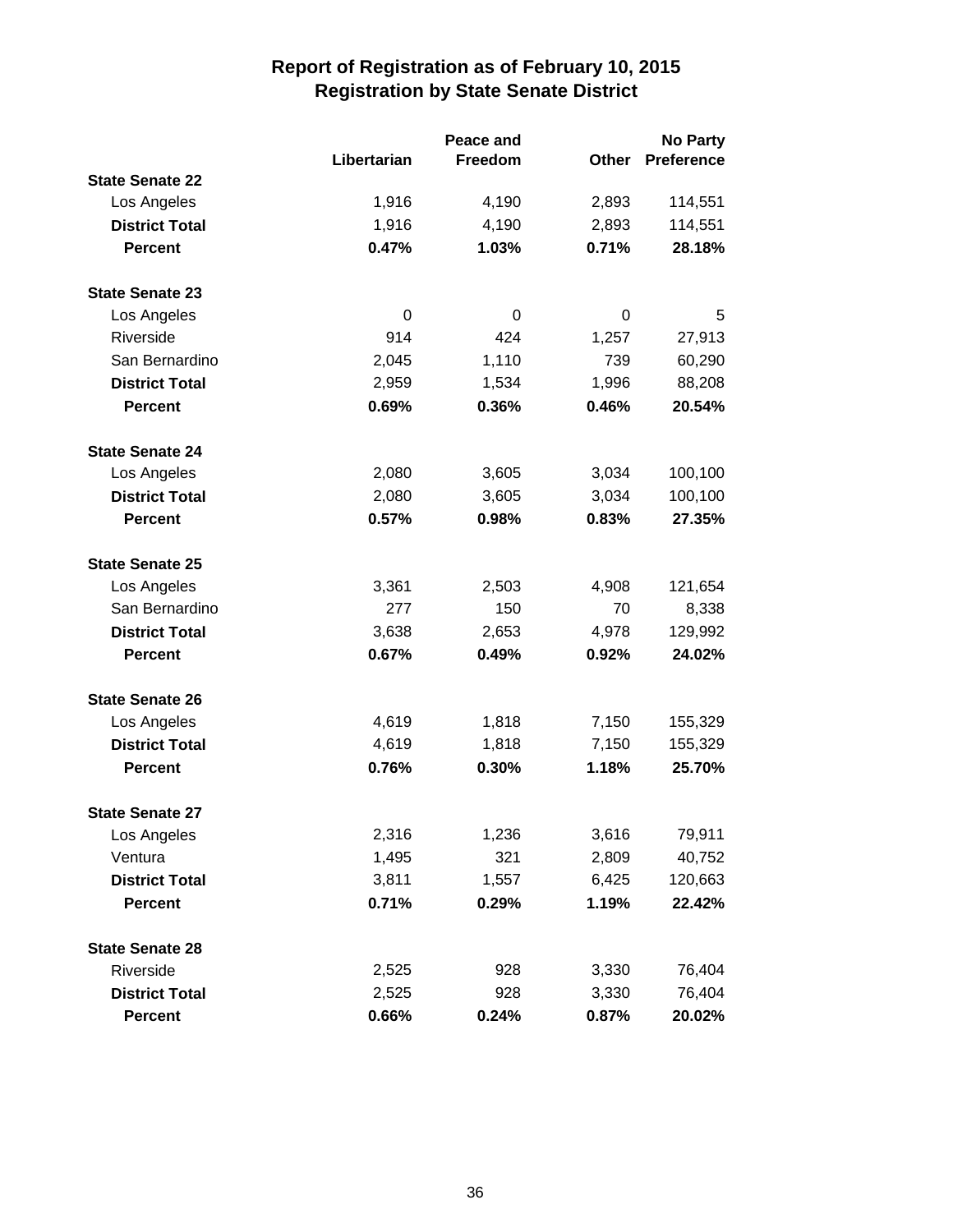|                        | <b>Total</b> |                   |            | American    |       |
|------------------------|--------------|-------------------|------------|-------------|-------|
|                        | Registered   | <b>Democratic</b> | Republican | Independent | Green |
| <b>State Senate 29</b> |              |                   |            |             |       |
| Los Angeles            | 87,236       | 30,696            | 24,236     | 1,818       | 285   |
| Orange                 | 300,638      | 101,275           | 119,550    | 7,422       | 1,098 |
| San Bernardino         | 37,079       | 11,557            | 14,751     | 1,076       | 94    |
| <b>District Total</b>  | 424,953      | 143,528           | 158,537    | 10,316      | 1,477 |
| <b>Percent</b>         |              | 33.78%            | 37.31%     | 2.43%       | 0.35% |
| <b>State Senate 30</b> |              |                   |            |             |       |
| Los Angeles            | 459,158      | 302,297           | 36,665     | 8,986       | 2,250 |
| <b>District Total</b>  | 459,158      | 302,297           | 36,665     | 8,986       | 2,250 |
| <b>Percent</b>         |              | 65.84%            | 7.99%      | 1.96%       | 0.49% |
| <b>State Senate 31</b> |              |                   |            |             |       |
| Riverside              | 362,421      | 142,035           | 130,800    | 9,574       | 1,133 |
| <b>District Total</b>  | 362,421      | 142,035           | 130,800    | 9,574       | 1,133 |
| <b>Percent</b>         |              | 39.19%            | 36.09%     | 2.64%       | 0.31% |
| <b>State Senate 32</b> |              |                   |            |             |       |
| Los Angeles            | 448,666      | 216,425           | 110,007    | 10,082      | 1,540 |
| Orange                 | 24,759       | 10,277            | 7,760      | 547         | 97    |
| <b>District Total</b>  | 473,425      | 226,702           | 117,767    | 10,629      | 1,637 |
| <b>Percent</b>         |              | 47.89%            | 24.88%     | 2.25%       | 0.35% |
| <b>State Senate 33</b> |              |                   |            |             |       |
| Los Angeles            | 393,552      | 222,338           | 56,951     | 8,541       | 2,139 |
| <b>District Total</b>  | 393,552      | 222,338           | 56,951     | 8,541       | 2,139 |
| <b>Percent</b>         |              | 56.50%            | 14.47%     | 2.17%       | 0.54% |
| <b>State Senate 34</b> |              |                   |            |             |       |
| Los Angeles            | 44,089       | 17,069            | 15,562     | 1,202       | 323   |
| Orange                 | 339,765      | 132,749           | 117,859    | 7,889       | 1,225 |
| <b>District Total</b>  | 383,854      | 149,818           | 133,421    | 9,091       | 1,548 |
| <b>Percent</b>         |              | 39.03%            | 34.76%     | 2.37%       | 0.40% |
| <b>State Senate 35</b> |              |                   |            |             |       |
| Los Angeles            | 455,334      | 275,837           | 63,568     | 8,881       | 1,603 |
| <b>District Total</b>  | 455,334      | 275,837           | 63,568     | 8,881       | 1,603 |
| <b>Percent</b>         |              | 60.58%            | 13.96%     | 1.95%       | 0.35% |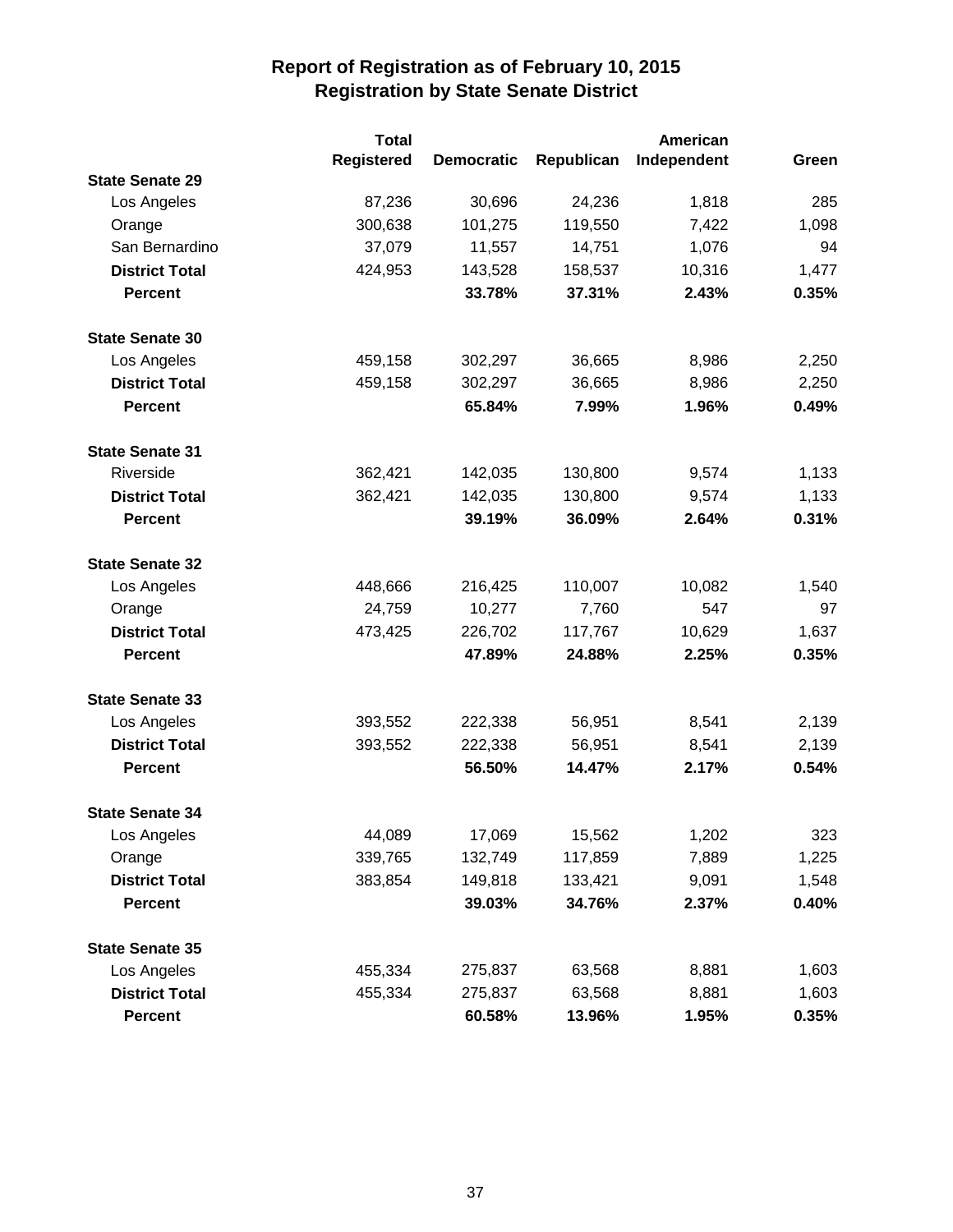|                        |             | Peace and |       | No Party          |  |
|------------------------|-------------|-----------|-------|-------------------|--|
|                        | Libertarian | Freedom   | Other | <b>Preference</b> |  |
| <b>State Senate 29</b> |             |           |       |                   |  |
| Los Angeles            | 359         | 641       | 648   | 28,553            |  |
| Orange                 | 2,274       | 837       | 1,087 | 67,095            |  |
| San Bernardino         | 207         | 129       | 71    | 9,194             |  |
| <b>District Total</b>  | 2,840       | 1,607     | 1,806 | 104,842           |  |
| <b>Percent</b>         | 0.67%       | 0.38%     | 0.42% | 24.67%            |  |
| <b>State Senate 30</b> |             |           |       |                   |  |
| Los Angeles            | 1,974       | 3,181     | 4,314 | 99,491            |  |
| <b>District Total</b>  | 1,974       | 3,181     | 4,314 | 99,491            |  |
| <b>Percent</b>         | 0.43%       | 0.69%     | 0.94% | 21.67%            |  |
| <b>State Senate 31</b> |             |           |       |                   |  |
| Riverside              | 2,245       | 1,802     | 2,686 | 72,146            |  |
| <b>District Total</b>  | 2,245       | 1,802     | 2,686 | 72,146            |  |
| <b>Percent</b>         | 0.62%       | 0.50%     | 0.74% | 19.91%            |  |
| <b>State Senate 32</b> |             |           |       |                   |  |
| Los Angeles            | 2,262       | 4,076     | 3,319 | 100,955           |  |
| Orange                 | 154         | 91        | 78    | 5,755             |  |
| <b>District Total</b>  | 2,416       | 4,167     | 3,397 | 106,710           |  |
| <b>Percent</b>         | 0.51%       | 0.88%     | 0.72% | 22.54%            |  |
| <b>State Senate 33</b> |             |           |       |                   |  |
| Los Angeles            | 2,296       | 5,375     | 2,996 | 92,916            |  |
| <b>District Total</b>  | 2,296       | 5,375     | 2,996 | 92,916            |  |
| <b>Percent</b>         | 0.58%       | 1.37%     | 0.76% | 23.61%            |  |
| <b>State Senate 34</b> |             |           |       |                   |  |
| Los Angeles            | 356         | 155       | 397   | 9,025             |  |
| Orange                 | 2,520       | 1,151     | 1,233 | 75,139            |  |
| <b>District Total</b>  | 2,876       | 1,306     | 1,630 | 84,164            |  |
| <b>Percent</b>         | 0.75%       | 0.34%     | 0.42% | 21.93%            |  |
| <b>State Senate 35</b> |             |           |       |                   |  |
| Los Angeles            | 1,940       | 3,847     | 3,754 | 95,904            |  |
| <b>District Total</b>  | 1,940       | 3,847     | 3,754 | 95,904            |  |
| Percent                | 0.43%       | 0.84%     | 0.82% | 21.06%            |  |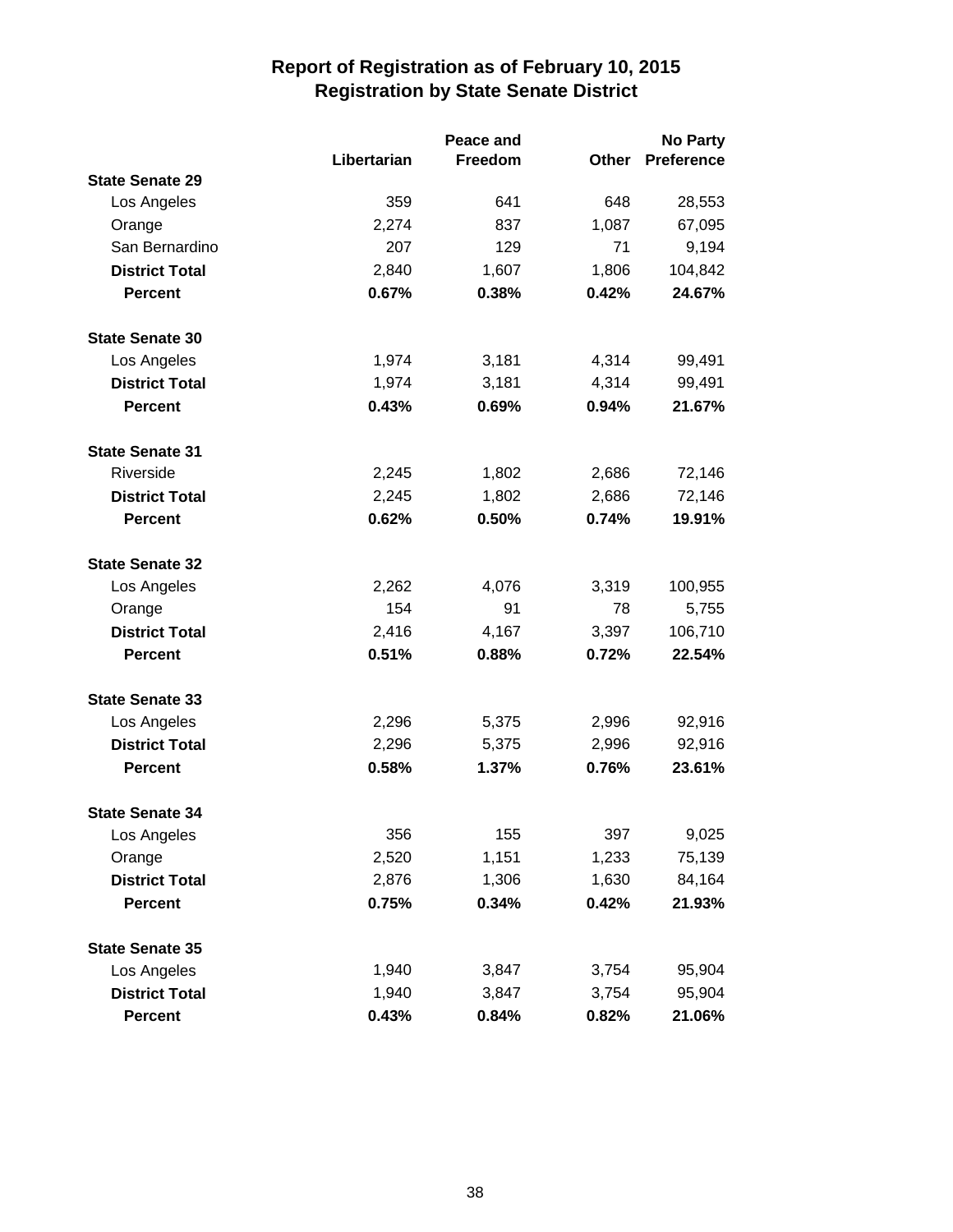|                        | <b>Total</b>      |                   | American   |             |         |
|------------------------|-------------------|-------------------|------------|-------------|---------|
|                        | <b>Registered</b> | <b>Democratic</b> | Republican | Independent | Green   |
| <b>State Senate 36</b> |                   |                   |            |             |         |
| Orange                 | 260,824           | 65,894            | 122,793    | 8,261       | 1,010   |
| San Diego              | 234,019           | 71,025            | 87,549     | 8,796       | 1,270   |
| <b>District Total</b>  | 494,843           | 136,919           | 210,342    | 17,057      | 2,280   |
| <b>Percent</b>         |                   | 27.67%            | 42.51%     | 3.45%       | 0.46%   |
| <b>State Senate 37</b> |                   |                   |            |             |         |
| Orange                 | 491,593           | 140,509           | 207,367    | 13,788      | 2,191   |
| <b>District Total</b>  | 491,593           | 140,509           | 207,367    | 13,788      | 2,191   |
| <b>Percent</b>         |                   | 28.58%            | 42.18%     | 2.80%       | 0.45%   |
| <b>State Senate 38</b> |                   |                   |            |             |         |
| San Diego              | 480,806           | 134,032           | 200,339    | 18,401      | 1,909   |
| <b>District Total</b>  | 480,806           | 134,032           | 200,339    | 18,401      | 1,909   |
| <b>Percent</b>         |                   | 27.88%            | 41.67%     | 3.83%       | 0.40%   |
| <b>State Senate 39</b> |                   |                   |            |             |         |
| San Diego              | 516,310           | 189,646           | 145,504    | 17,400      | 3,392   |
| <b>District Total</b>  | 516,310           | 189,646           | 145,504    | 17,400      | 3,392   |
| <b>Percent</b>         |                   | 36.73%            | 28.18%     | 3.37%       | 0.66%   |
| <b>State Senate 40</b> |                   |                   |            |             |         |
| Imperial               | 57,934            | 28,519            | 12,726     | 1,413       | 132     |
| San Diego              | 318,679           | 140,923           | 71,677     | 8,733       | 1,289   |
| <b>District Total</b>  | 376,613           | 169,442           | 84,403     | 10,146      | 1,421   |
| <b>Percent</b>         |                   | 44.99%            | 22.41%     | 2.69%       | 0.38%   |
| <b>State Total</b>     | 17,717,936        | 7,645,173         | 4,958,225  | 480,124     | 109,836 |
| <b>Percent</b>         |                   | 43.15%            | 27.98%     | 2.71%       | 0.62%   |